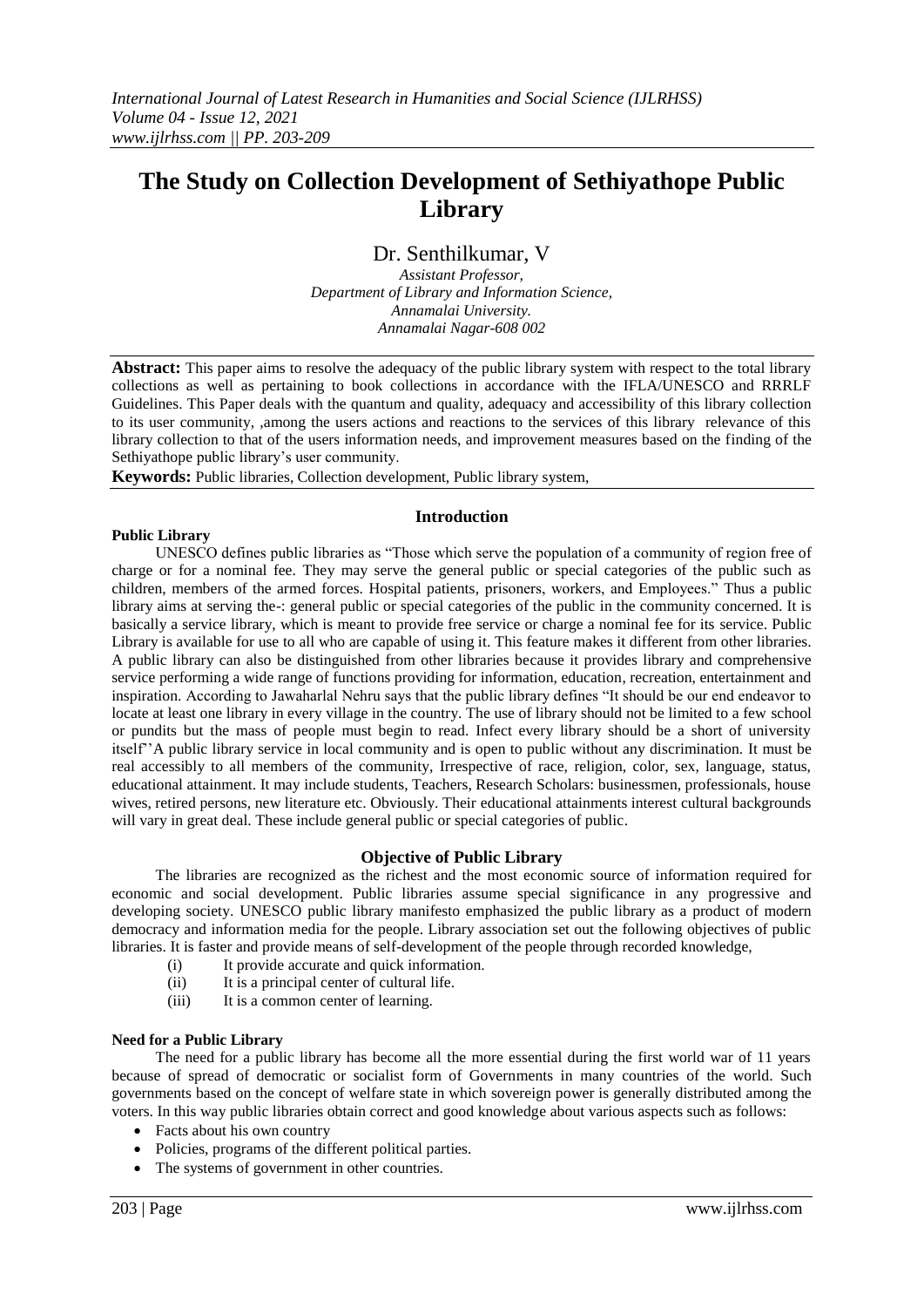*www.ijlrhss.com || PP. 203-209*

Social, political and economic developments in the world

#### **Role of Public Library:**

Library informs the public regarding the work, aims and the purpose of knowledge and understanding. If library is well equipped and enrich in collection and staff, it create confidence about the need of the library and its effect. Library is related to public institution and material and integrates them.

Educational programme involves library service no educational programme can be fully implemented until unless the library of the institution is not properly managed and service are systematically rendered to its public. Library strength the democratic concept. It is a social organization and follows democratic principles. It follows no caste, created and sex pattern and all free to exploit its resources.

#### **Service of Public Library**

A public library may provide the following service:

- Issue "of documents
- Inter-library loan (ILL)
- Provision of general and specific information
- Assistance in the searching of location or understanding reference books.
- Reader's advisory service.
- Complication of bibliographies,
- Referral services,
- Library orientation and bibliographic instruction
- Reprographic services

#### **Review of relevant literature**

Vignesh (2020) has discussed his PG dissertation of collection development 0n PCPTGCAS college library. The finding of the study, Among the eight subject,the books in the subject Tamil 1431(34.93) occupied first position and the subject of physical education 113(02.78) occupy the eighth position. Horava (2009) explained some of major issue concerning collection development in academic libraries in digital environment. The present study concluded with ideas for incorporating shift from manual collection to sustainable and forward looking approach to collection management. Jalal (2009) reflected the digital collection development through the case study done on Osmania University, Hyderabad. The study highlighted the present status of digitalization in the libraries of Osmania University as well as digital collection development in order to reflect the current trends of collection. The study concluded that Osmania University Central Library is really has taken an interest to develop the digital collection through Digital Library of India Project and giving access to eresources to its users. Therefore, the users of the university are habituated to use more and more digital documents including e-resources.

#### **Sethiathope Public Library- An Overview**

#### **History of Sethiathope Public Library**

The public library in Sethiyathope was started on the 1966 in a private building at a small amount of rent per month when it was started by government funds, it has a less quality of document in ant it was extended to books. All the materials in this public library were extended. All the materials in this public library were purchased by the help of the allotment of government badger, public donations, grants and private propels gifts. There were 74,900 documents stocked in 2018.The public library has a private authority"s buildings and it"s now situated at temple place near bus stand. The public library follows the "colon classification and the open access system". There is no catalogue system followed in 1990 the library started the children section and women section. The hour of this public library is morning 8.00 am to 8.00 pm Fridays and second Saturdays are holidays.

#### **Public Library Legislation**

Public Library legislation means rules and regulations of library, as it follows

- Membership
- Caution Deposit
- Conditions Of Loan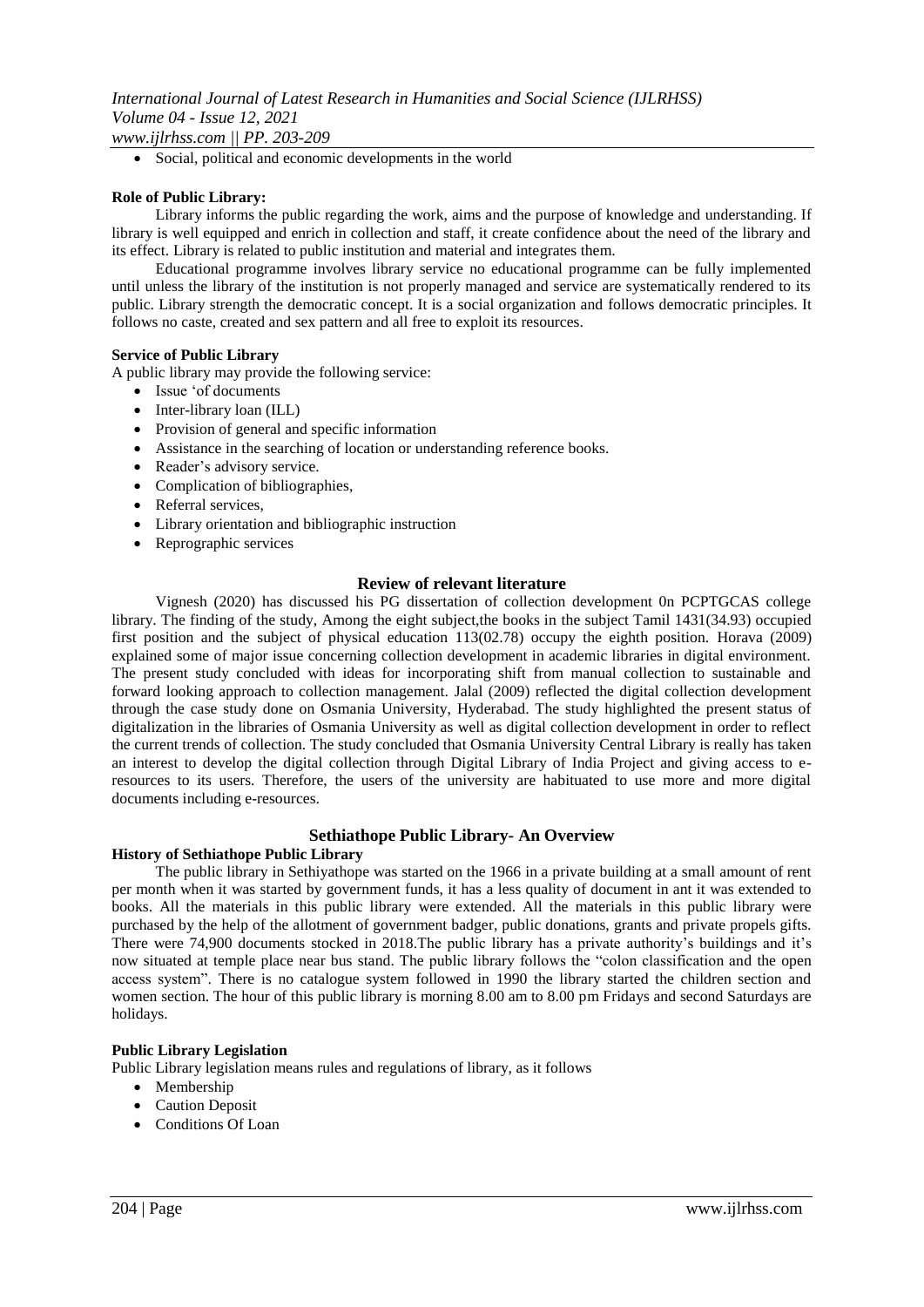*www.ijlrhss.com || PP. 203-209*

## **Membership**

The following are entitled to take out books on loan by enrolling themselves as members. (Forms of enrolment can be had free of cost from the librarian at enquiry counter).

- a. A person who is more than 16 years old.
- b. A person who is residing with inn the limit of Sethiyathope Village Library.

#### **Caution Deposit**

Each member shall make a cash deposit of Twenty Rupees and it will not be repaid, until all the dues, outstanding against the member, having been duly returned and cleared. He will be given one borrower`s Ticket.

#### **Conditions of Loan**

- Any member may take out on loan not more than three separate volumes at a time bu producing his/her Borrower`s Tickets.
- If the books are damaged or lost by the users it should be replaced by new one.
- Periodical and reference books shall not be lent our.
- All the books shall be returned within fourteen days. Otherwise overdue of 50paise per weeks is charged.
- Loan may be renewed for a further period of fourteen (14) days. Provided no other reader has applied for the books in the meantime.

#### **Important Services & Sections of Sethiathope Public Library**

The library gives a series of lending service, reference service (Ready reference & long range reference) current awareness service document delivery service. The library consist of following sections such as circulation section, periodical section, Technical section, Reference section, reference, section, women section stock rook and office room etc.

#### **Organization and Finance**

Sethiyathope public library is under local library authority of district central library cuddalore this library is getting funds from `government budget and public donations, the other income of library are membership fees, overdue charge etc. This library spends minimum of Rs.5, 000/ - every year for collection Development.

## **Methodology**

The technique adopted to survey the Sethiyathope public library collections. The Sethiyathope public library was started in 25<sup>th</sup> February 1966.From the 1966 onwards there is no records till 2016. I have taken the data since 2016. This study is limited to Sethiyathope public library. Tamil language was adopted as the carrier language of the study. Further user's surveys include the individual member of the library. The children and women library members are not included for lack of time accessibility. The study is based on the representative sample drawn upon the sample structure the study does not belong to any specific aspects of the library but it was an attempt to view the library and its functions.

#### **Objective of the Study**

In view of this, the following objectives were set for the present study which is as follows:

- To examine the quantum and quality of the Sethiyathope public library"s user community.
- To assess the adequacy and accessibility of this library collection to its user community.
- To observe among the users actions and reactions to the services of this library
- To relate the relevance of this library collection to that of the users information needs,
- To suggest improvement measures based on the finding of the study

#### **Data Collection**

All the Data were collected from the Sethiyathope public library. Public library itself during the working hours it was served as village librarian. None was forced and any kind to restriction was not imposed on the users in filling up the questionnaire. The analyzed data is also presented in the same order of sequence in the subsequent chapter-4. Based on this analysis inferences were drawn and suggestions were made upon which is presented in the final chapter.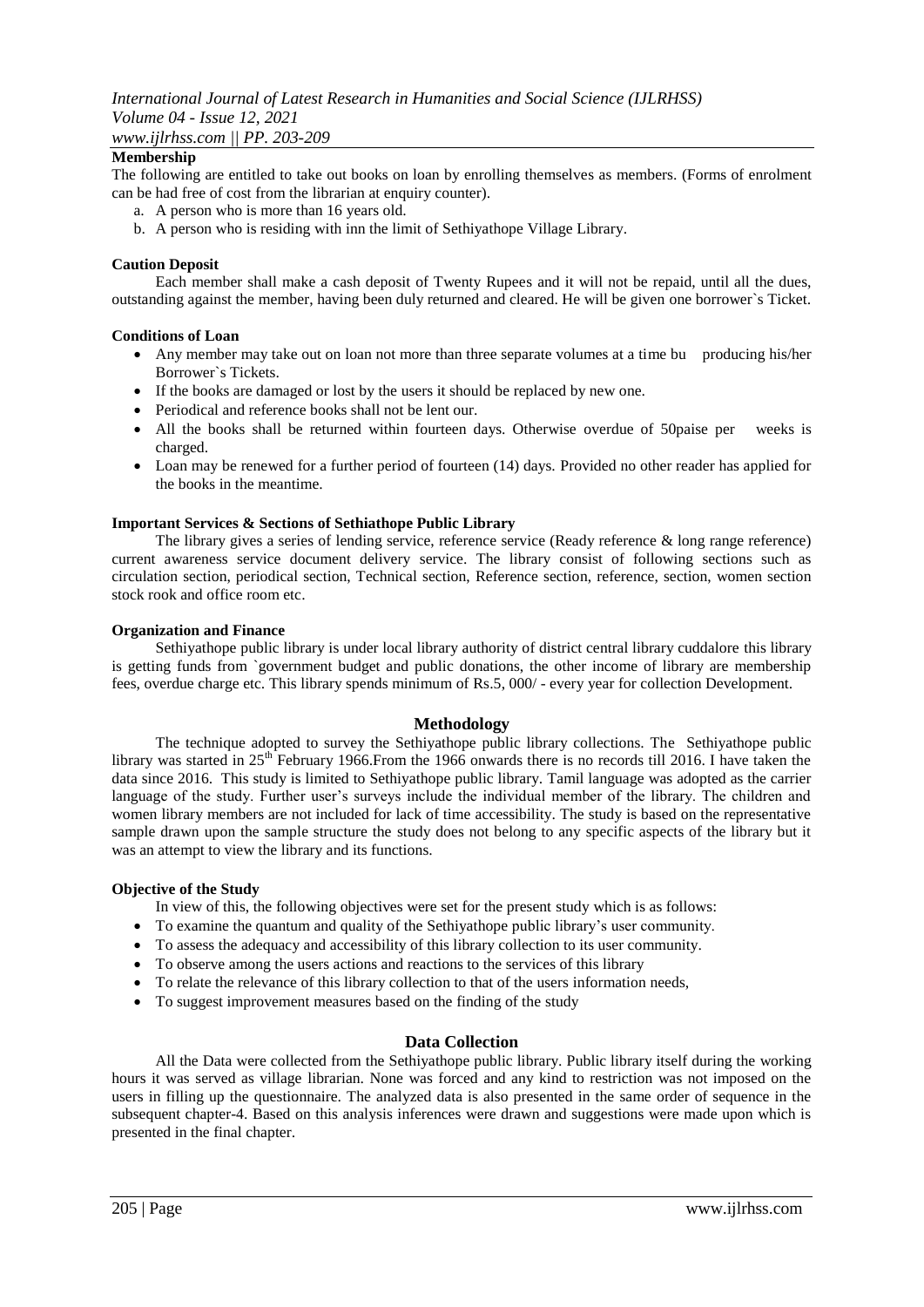## *International Journal of Latest Research in Humanities and Social Science (IJLRHSS) Volume 04 - Issue 12, 2021 www.ijlrhss.com || PP. 203-209*

#### **Need the Study**

Every library or information centre is user oriented. And no single information centre is likely to meet the entire information requirement of its user community. The reasons attributed to the library could many. The chief reasons amongst them could be largely categorized under the broad heading viz, centre's collection, library physical facilities, and its user community. The common like of all these three is the services of the information centre, This calls upon a study of the below said three factors in relations to the services, A study of these factor (collection, physical facilities services) from the user point of view could prove fruitful to improve the efficiency of the the Sethiyathope public library public library. Hence the need for the determination of its user's requirement and level of satisfaction promoted to undertake a study of this library,

| S.NO | Particulars                | Details        |
|------|----------------------------|----------------|
| 1.   | Year of establishment      | 25-02-1966     |
| 2.   | Professional staff         |                |
| 3.   | Non professional Staff     | $\mathfrak{D}$ |
| 4.   | Total membership           | 2843           |
| 5.   | Total book collection      | 32146          |
| 6.   | Membership fees            | 2              |
| 7.   | Overdue charge             | 50-1 Week      |
| 8.   | Library tickets            | 3              |
| 9.   | Readers of visiting during | 180            |
| 10.  | Working hours              | 9 to 7         |

#### **Analysis and Interpretation Table-1 Sethiyathope Public Library Basic Data**

The above table-1 has analyzed the basic data available for the Sethiyathope Public library. The Sethiyathope Public library was started in 1966.The above library has been improved library collection on totally 32146 books and 2843 library users in available for library membership ledger. The Sethiyathope Public library includes one professional staff and two non-professional staff working in the above library.180 library users for daily visiting the library.Among the 180 library users 105 users are male respondents per day and 75 users are female respondents per day.

| <b>Table -2 Sample Structure</b> |          |                   |               |            |
|----------------------------------|----------|-------------------|---------------|------------|
| S.No                             | Category | <b>Total User</b> | Select Sample | Percentage |
|                                  | Male     | 756               | 105           | 58.33%     |
|                                  | Female   | .087              |               | 41.66%     |
| Total                            |          | 2843              | 180           | 100%       |

#### The above table 2 shows that among the 180 members (105) 58.33% users were selected from male respondents and (75) 41.66% respondents were selected from female. The results of above table among the180 users were selected. Percentage wise circulation indicates that the male respondents. Occupied 58.33 percentages and female respondents occupied 41.66 percentages.

|      | Table-3 Age wise Distribution of Library Users |                    |            |  |
|------|------------------------------------------------|--------------------|------------|--|
| S.NO | Age                                            | No. of respondents | Percentage |  |
|      | Below 20 years                                 | 35                 | 19.44%     |  |
|      | $21 - 30$                                      | 50                 | 27.77%     |  |
| 3.   | $31 - 40$                                      | 40                 | 22.22%     |  |
| 4.   | $41 - 50$                                      | 30                 | 16.66%     |  |
| 5.   | Above-50 year                                  | 25                 | 13.88%     |  |
|      | Total                                          | 180                | 100%       |  |

**Table-3 Age Wise Distribution of Library Users**

From the above table 3 has discussed Age wise distribution of library users per day. Among the 80 respondents, the age groups 21-30 (50) 27.77% respondents are using library is high, followed by the age group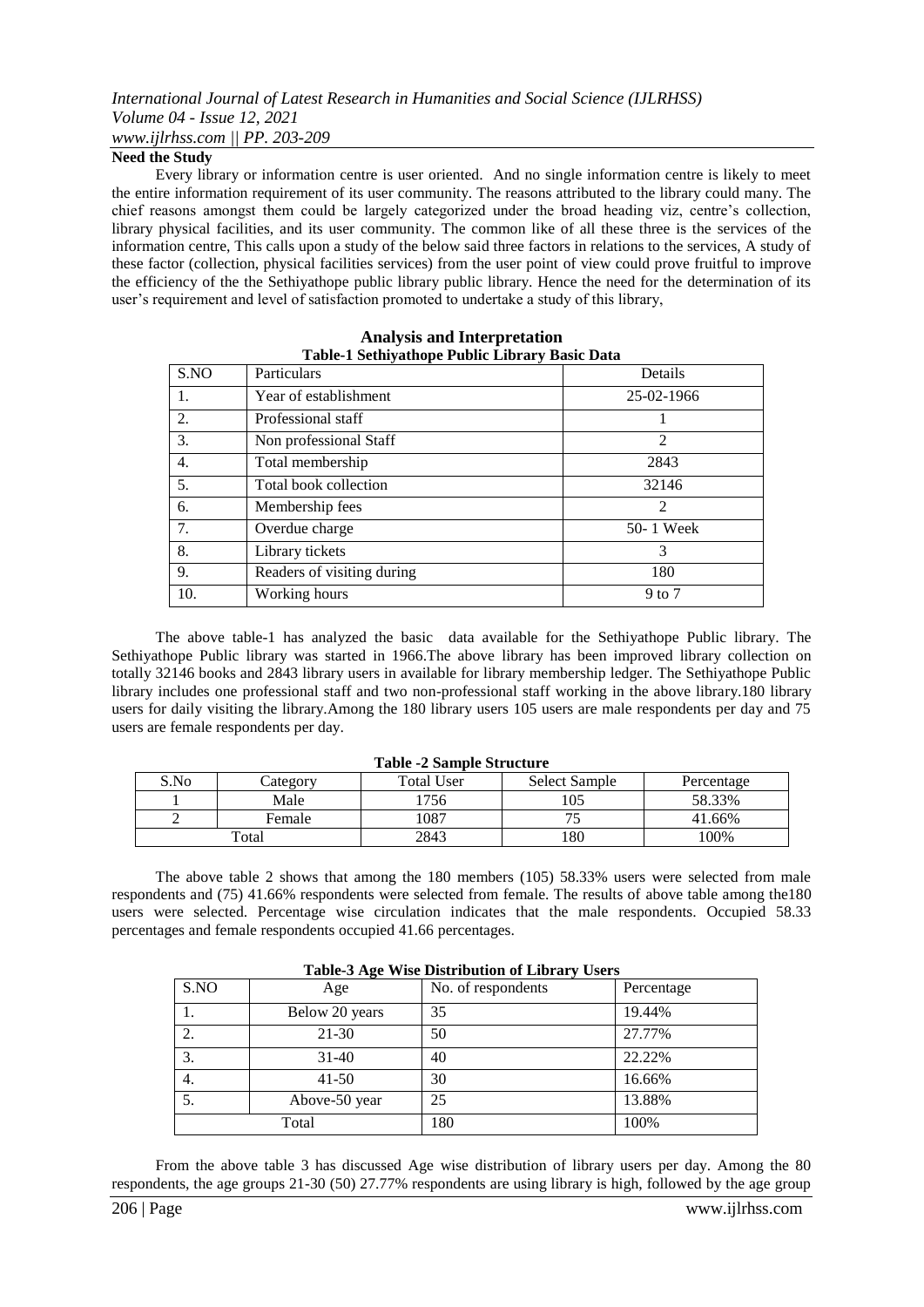*www.ijlrhss.com || PP. 203-209*

of below 31-40 (40) 22.22% respondents and the age group below 20 years (35) 19.47%. It is clear that the users between 21-30 years of age highly use sethiyathope public library. The age group above 50 years occupied lowest position.

| S.NO             | Professional    | No. of respondents | Percentage |
|------------------|-----------------|--------------------|------------|
|                  | <b>Students</b> | 70                 | 38.88%     |
|                  | Teachers        | 20                 | 11.11%     |
| $\mathfrak{I}$ . | Business men    | 30                 | 16.66%     |
| 4.               | Others          | 60                 | 33.33%     |
| Total            |                 | 180                | 100%       |

**Table-4 Professional Distribution Among Library Users**

Table 4 indicates that are the entire professional people are included as members in library"s fold, from the above table it is understood that 38.88%of the library users are students. Teachers are found be 11.11% businessmen is accounted to 16.66% and others are around 33.33%.The result of above table has mentioned among the 180 library users the student category was occupying highest position (70) 38.88%, and least position occupying Teachers (20) 11.11%.

| тамк с опана от птешменти |                      |                    |            |
|---------------------------|----------------------|--------------------|------------|
| S.NO                      | Status of membership | No. of respondents | Percentage |
|                           | <b>Members</b>       | 140                | 77.77%     |
|                           | Not a members        | 40                 | 22.22%     |
| Total                     |                      | 180                | 100%       |

**Table-5 Status of Membership**

Table 5 indicates how far the people of sethiyathope village have come forward to become the member of public library. Out of 180 respondents(140) 77.77% 0f respondents are found as the member of library. Yet (40) 22.22% of library users have not yet come forward to become the member of library. The Librarian has to take steps to library stimulate them to become members by offering appreciable service.

| $1400 \times 141$ pose of Eightis $\frac{1}{2}$ |                      |                    |            |
|-------------------------------------------------|----------------------|--------------------|------------|
| S.NO                                            | Purpose              | No. of respondents | Percentage |
|                                                 | General reading      | 30                 | 16.66%     |
|                                                 | Recreational reading | 80                 | 44.44%     |
|                                                 | Academic reading     | 50                 | 27.77%     |
|                                                 | Professional reading | 20                 | 11.11%     |
| Total                                           |                      | 180                | 100%       |

### **Table-6 Purpose of Library Visit**

The above table 6 has attempted to know the purpose of library visit of the users in 180 per day. It is clear, that (30) 16.66 percentage of the users of general reading, (80) 44.44 Percentage of the users go for recreation reading, (50) 27.77 percentage of the users so for academic reading and (20) 11.11 percent of users use the library for professional reading.The result of above table out of 180 respondents (50) 27.77 percentage of the users so for academic reading and (20) 11.11 percent of users use the library for professional reading.

|       | Table- Proceduacy of Endraly Concentrum |                    |            |  |
|-------|-----------------------------------------|--------------------|------------|--|
| S.NO  | Opinion about library collection        | No. of respondents | Percentage |  |
|       | adequacy                                | 100                | 55.55%     |  |
|       | inadequacy                              | 80                 | 44.44%     |  |
| Total |                                         | 180                | 100%       |  |

| <b>Table- 7 Adequacy of Library Collection</b> |  |  |  |
|------------------------------------------------|--|--|--|
|------------------------------------------------|--|--|--|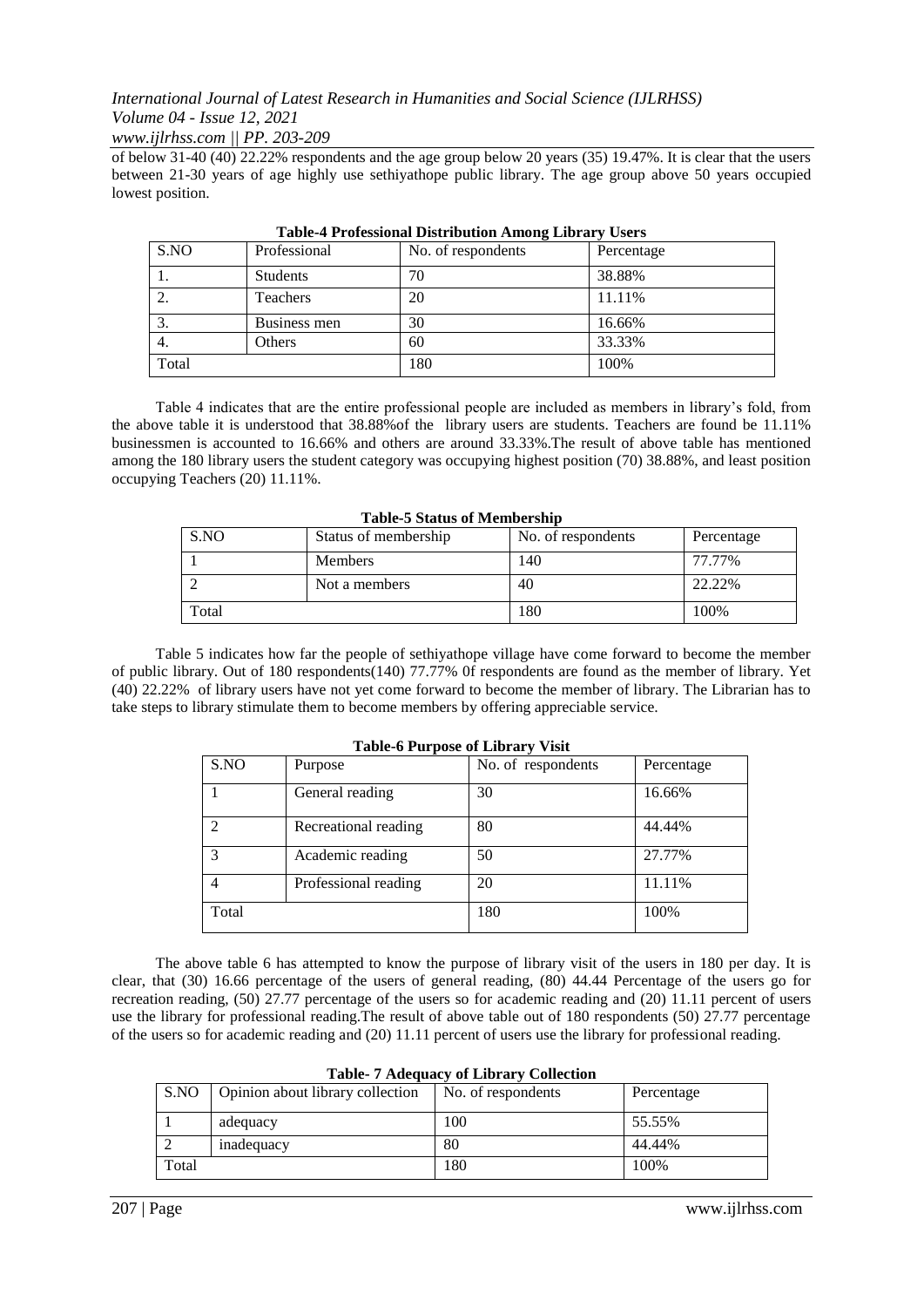*www.ijlrhss.com || PP. 203-209*

The above table 7 shows that the present collection is adequate (or) inadequate, by analysis the data, it is understood that(80) 44.44percentages of users have felt that collection of the sethiyathope public library at present in inadequate. Yet (100) 55.55percentage of users feel that the library has sufficient collection.

|       | Table 6 Evaluation of Borrowing Pacifices |                   |            |  |
|-------|-------------------------------------------|-------------------|------------|--|
| S. No | User answer                               | No of respondents | Percentage |  |
|       | Satisfied                                 | 140               | 77.77%     |  |
|       | Not satisfied                             | 40                | 22.22%     |  |
| Total |                                           | 180               | 100%       |  |

**Table- 8 Evaluation of Borrowing Facilities**

The table – 8 analyze whether the present borrowing facility offered by the library is satisfied or not. It is evident from the table that nearly 77.77 percentages of users are satisfied with the borrowing facilities, Yet 22.22 percentage of the users are not satisfied.

| S. No | purpose      | No. of respondents | Percentage |
|-------|--------------|--------------------|------------|
|       | General book | 130                | 72.22%     |
|       | Subject      | $50^{\circ}$       | 27.77%     |
| Total |              | 180                | 100%       |

**Table- 9 Type of Borrowing Books**

It is evident from the above table 9 mentioned that nearly 72.22 percentages of the users go for general reading, 27.77 percentages of the users go for subject reading. Form the above details it is understand that the users equally go for general and subject reading.

| S.No | Year                         | Table-To Teal was Dollowing Dook Concentrum (Dast Four Teals)<br><b>Books</b> |
|------|------------------------------|-------------------------------------------------------------------------------|
|      | 2017-2018                    | 698                                                                           |
|      | 2018-2019                    | 829                                                                           |
|      | 2019-2020                    | 996                                                                           |
|      | 2020-2021                    |                                                                               |
|      | Total Books (Four year only) | 2610                                                                          |

**Table-10 Yearwise Borrowing Book Collections (Last Four Years)**

The above table-10 shows that purchased books from the year 2017-2018 to 2020-2021. The technique adopted to survey the Sethiyathope public library collections. The Sethiyathope public library was started in  $25<sup>th</sup>$ February 1966.From the 1966 onwards there is no records till 2016. I have taken the data since 2016. During the study period, year 2019-2020 has 996 books borrowing from the publisher, and year 2020-2021has 87 books only having purchased.

## **Finding and Conclusion**

- Among the 180 library users 105 users are male respondents per day and 75 users are female respondents per day.
- Out of 180 users were selected. Percentage wise circulation indicates that the male respondents occupied 58.33 percentages and female respondents occupied 41.66 percentages.
- It is clear that the users between 21-30 years of age highly use sethiyathope public library. The age group above 50 years occupied lowest position
- Among the 180 library users the student category was occupying highest position (70) 38.88%, and least position occupying Teachers (20) 11.11%.
- Out of 180 respondents (140) 77.77% 0f respondents are found as the member of library. Yet (40) 22.22% of library users have not yet come forward to become the member of library. The Librarian has to take steps to library stimulate them to become members by offering appreciable service.
- Out of 180 respondents (50) 27.77 percentage of the users so for academic reading and (20) 11.11 percent of users use the library for professional reading.
- It is evident from the table that nearly 77.77 percentages of users are satisfied with the borrowing facilities, Yet 22.22 percentage of the users are not satisfied.